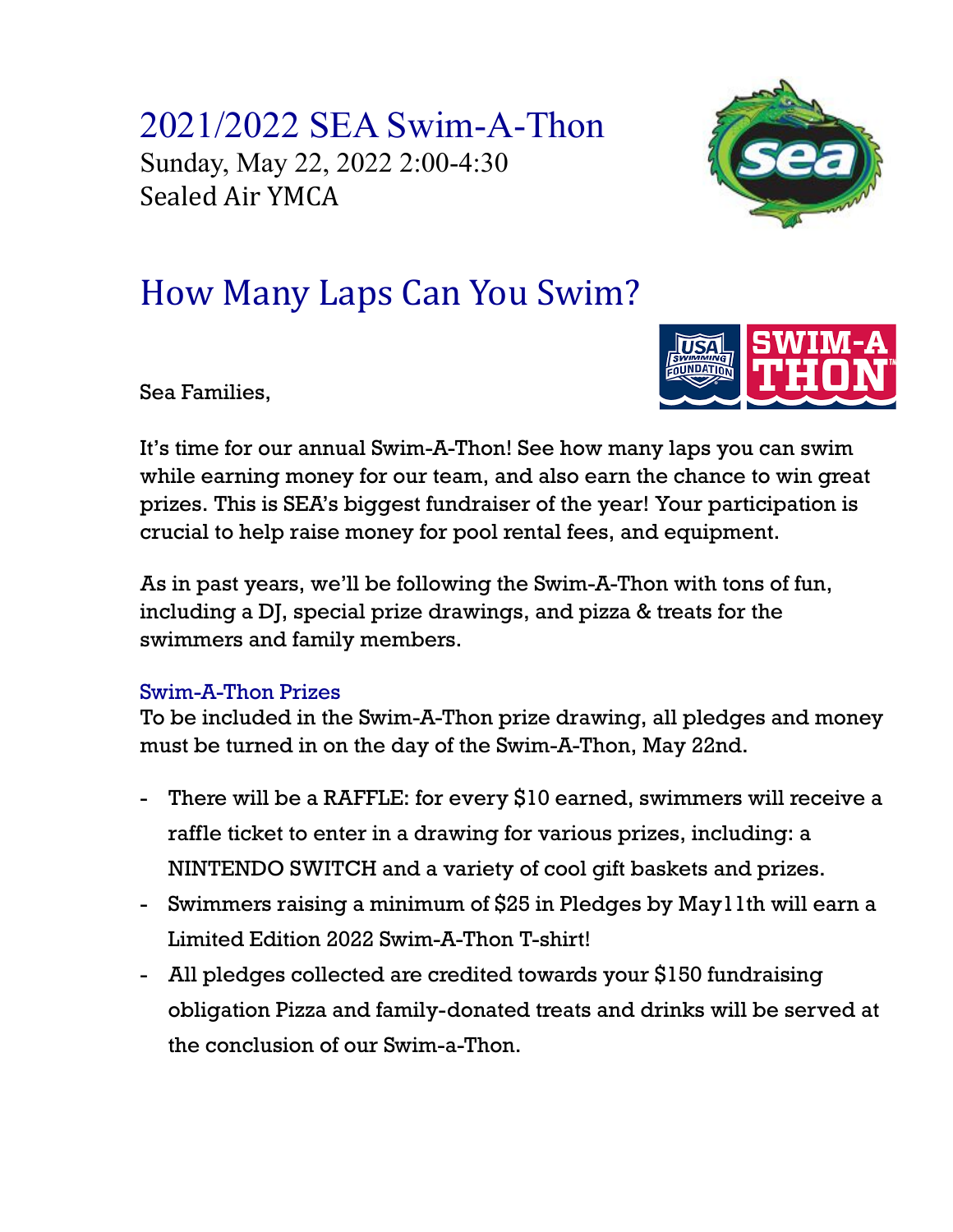



SEA Family & Friends,

It's time for our swim team's annual Swim-A-Thon! On May 22nd, we'll swim as many laps as we can in the allotted time (determined by our coaches) to raise money for our team. Funds raised from this event are used for things like pool rental fees, equipment, and our ultimate goal of building our own pool. For more details, see below. Please consider making a pledge or donation!

| <b>Swimmer's Name:</b> | <b>Practice Group:</b> |        |                                         |                  |  |
|------------------------|------------------------|--------|-----------------------------------------|------------------|--|
| Pledge<br>Partner      | <b>Contact Info</b>    | Amount | Pledge/<br><b>Donation</b>              | <b>Admin Use</b> |  |
|                        |                        |        | o Pledge o Total<br>Per Lap<br>Donation |                  |  |
|                        |                        |        | o Pledge o Total<br>Per Lap<br>Donation |                  |  |
|                        |                        |        | o Pledge o Total<br>Per Lap<br>Donation |                  |  |
|                        |                        |        | o Pledge o Total<br>Per Lap<br>Donation |                  |  |
|                        |                        |        | o Pledge o Total<br>Per Lap<br>Donation |                  |  |
|                        |                        |        | o Pledge o Total<br>Per Lap<br>Donation |                  |  |
|                        |                        |        | o Pledge o Total<br>Per Lap<br>Donation |                  |  |
|                        |                        |        | o Pledge o Total<br>Per Lap<br>Donation |                  |  |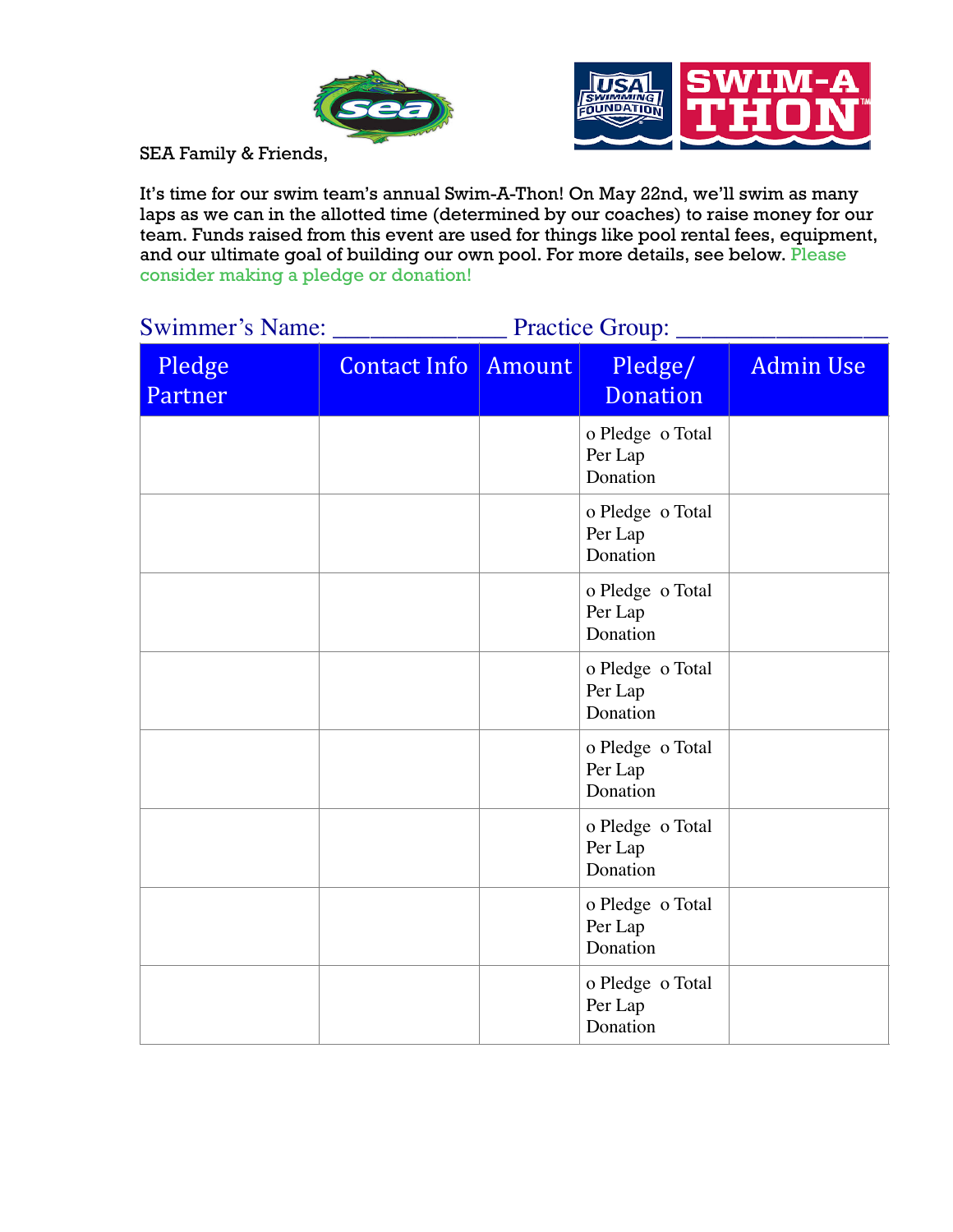| o Pledge o Total<br>Per Lap<br>Donation |
|-----------------------------------------|
| o Pledge o Total<br>Per Lap<br>Donation |
| o Pledge o Total<br>Per Lap<br>Donation |
| o Pledge o Total<br>Per Lap<br>Donation |
| o Pledge o Total<br>Per Lap             |
| o Pledge o Total<br>Per Lap             |